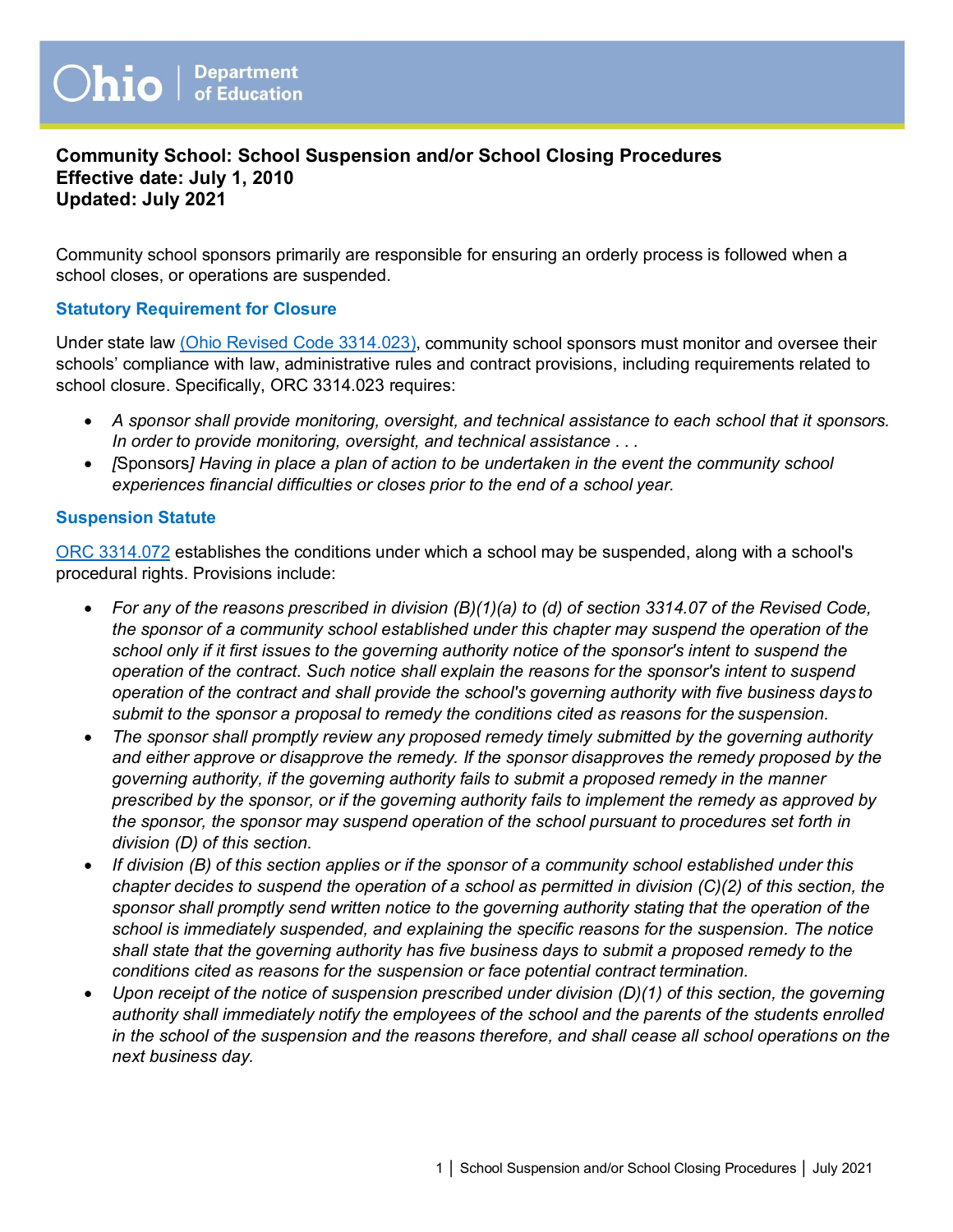# **Overview**

Sponsors provide and execute a plan for an orderly conclusion of a community school's operations when a community school is closed or suspended for any reasons permitted by law and/or the contract between the sponsor and the school. A school is considered closed or suspended when instruction has ceased, and the governing authority or sponsor has issued an official notice that includes the reason for and date of the school's closure or suspension. A community school also is considered closed if the Department issued a notice to a school under the state's automatic closure law, [ORC 3314.35.](http://codes.ohio.gov/orc/3314.35) In the case of both suspension and closure, the sponsor and an authorized representative of the governing authority complete and sign the Suspension and Closing Assurance Form. Community school sponsors make sure a community school's governing authority takes all reasonable and required actions to fully address suspension or closing responsibilities. **If a school's governing authority is no longer able or willing to fulfill its obligations to orderly closure, the school's sponsor assumes responsibility for all closure activities.** A plan for school closure is a required part of the school's contract with the sponsor. Final preparations, as outlined in the plan, should be in place prior to the last day students are in attendance.

Note:

- Suspension and closing procedures detailed in this document or the accompanying are not applicable to school mergers.
- Procedures for school closures that are the result of settlement agreements may differ based on the provisions of the settlement. Schools and sponsors should consult their legal counsel.

# **Sponsors must submit a Suspension and Closing Assurance Form for each suspended or closed community school. By completing this assurance, sponsors attest that all necessary notifications and actions are completed.**

When possible, the final FTE review should be completed within seven business days of the school ceasing operations or within seven business days of the area coordinator's notification of the school's suspension or closing by the Department. Final FTE reviews should be completed prior to transfer of original student records to the district(s). Sponsors must monitor the school's actions to assure both the FTE review and fiscal audit are scheduled in a timely fashion. If the school fails to schedule these activities, the sponsor must step in and make the necessary arrangements.

Sponsors should begin completing the Suspension and Closing Assurance Form as soon as possible after the suspension or closure of the school.

For all suspensions and closures, an estimated timeline for suspension and closure activities must be submitted to the Office of Community Schools. For mid-year suspension or closure, the estimated timeline must be submitted to the Office of Community Schools within 10 days of notification. In the case of suspension or closure at the end of the school year, sponsors shall submit an estimated timeline for suspension or closure activities to the Office of Community Schools, via Epicenter. When submitting the first quarterly suspension and closing assurances report, please ensure Column I is filled out with estimated dates of completion. Also when submitting future quarterly suspension and closing reports, update Column I as needed.

The updated Suspension and Closing Assurance Form shall be submitted to the Office of Community Schools, quarterly, (July 1, or July 15 for newly closed schools, Oct. 1, Jan. 1 and April 1) via the Epicenter "Quarterly suspension and closing assurance reports" submission type while noting which activities are complete and identifying the date of completion for each item. Sponsors should continue to submit quarterly closing assurance reports until all items on the form is complete and the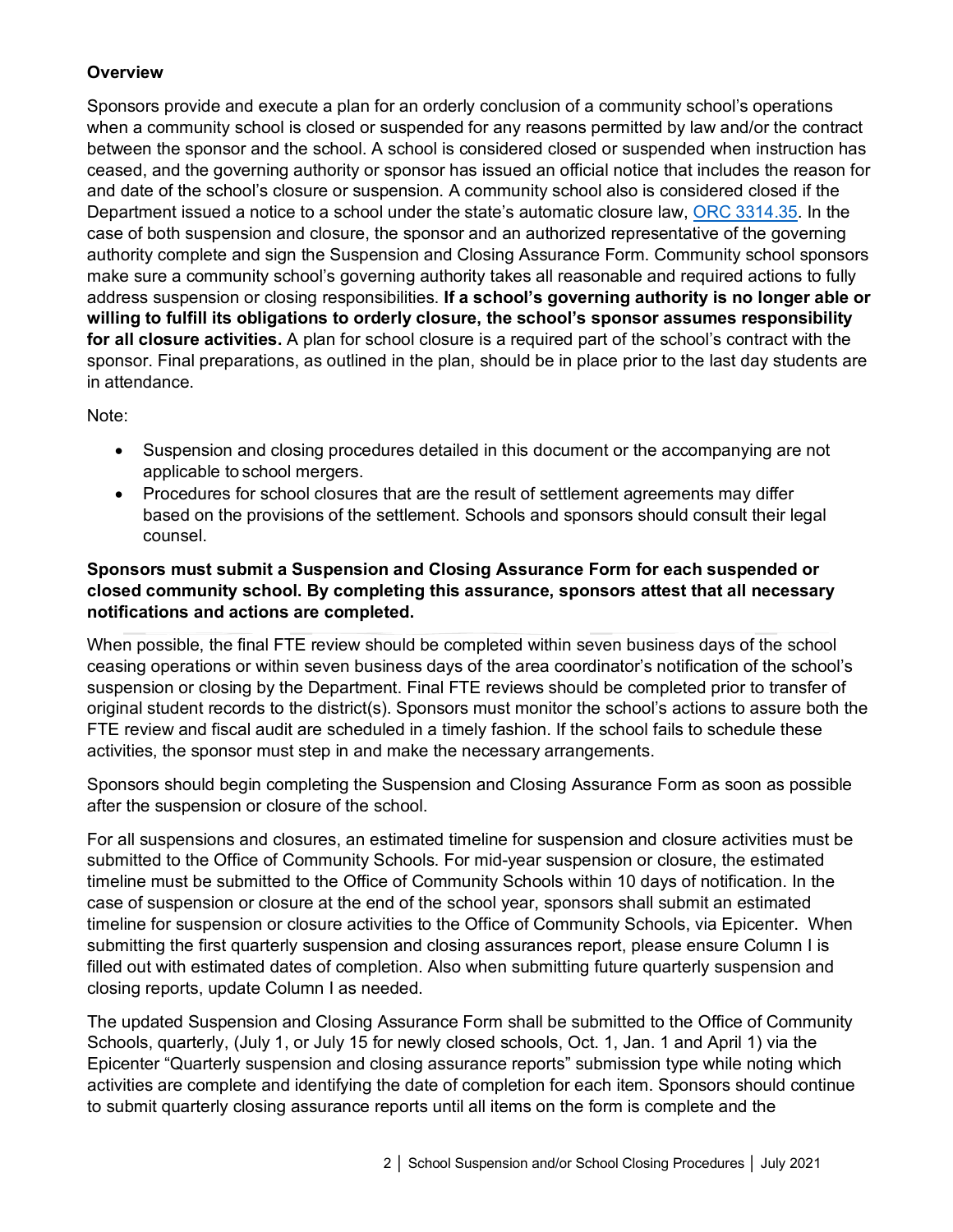suspension and closing assurances form is submitted via Epicenter. The quarterly submissions shall include, in the "Notes" column, a narrative explaining any delays. For items in which the sponsor believes is "non-applicable" to the school, the sponsor must provide a justification in Column H of the Suspension and Closing Assurance Form.

If refunds are generated at a later date, the sponsor shall follow the instructions in the Preparation of Itemized Financials section of the report and complete the Final Payments and Adjustments section.

**The Suspension and Closing Assurance Form is updated quarterly until all activities are complete. The narrative and step-by-step technical assistance document is provided to assist sponsors in meeting their responsibilities when oneof their schools suspends operations or closes is provided below on pages 5-15.**

## **Additional Resource**

Additional information regarding best practices from The National Association of Charter School Authorizers is available [here.](http://www.qualitycharters.org/wp-content/uploads/2015/11/IssueBrief_NavigatingTheClosureProcess_2011.05.pdf)

## **Submission Instructions**

**Sponsors must submit the Quarterly Suspension and Closing Assurance Report and the completed Suspension and Closing Assurance Template Form for each suspended and/or closed community school. By completing the Certification tab, sponsors attest that all necessary notifications and actions are completed.**

Submit the (1) Suspension and Closing Assurance Reports and the (2) completed Suspension and Closing Assurance Form with its Certification tab by uploading the files to Epicenter following the process below:

- 1. Log in to Epicenter at [http://epicenternow.org/.](http://epicenternow.org/)
- 2. Click the Sign In link at the top of the page.
- 3. Enter your username and password.
- 4. Click Document Center.
- 5. On the Document Center page, click the Submission Upload button.
- 6. For Entity Type, select school.
- 7. For Submission Type, select either the Quarterly Suspension and Closing Assurance Reports or the completed Suspension and Closing Assurance Form.
- 8. For Entities, select the appropriate school by checking the box next to the school's name.
- 9. Enter required information.
- 10.Click Upload New File button to upload your document.
- 11. (Optional) Type a brief message to the reviewer.
- 12. Click Submit.

## **The Certification/Signature tab must include electronic signatures or original handwritten signatures. If printed and original signatures are obtained, the certification page must be uploaded to Epicenter along with the completed spreadsheet.**

The Office of Community Schools and your consultant use Epicenter to access your submissions. Please contact your lead consultant if you have additional questions or if you are unable to view any of the information described above.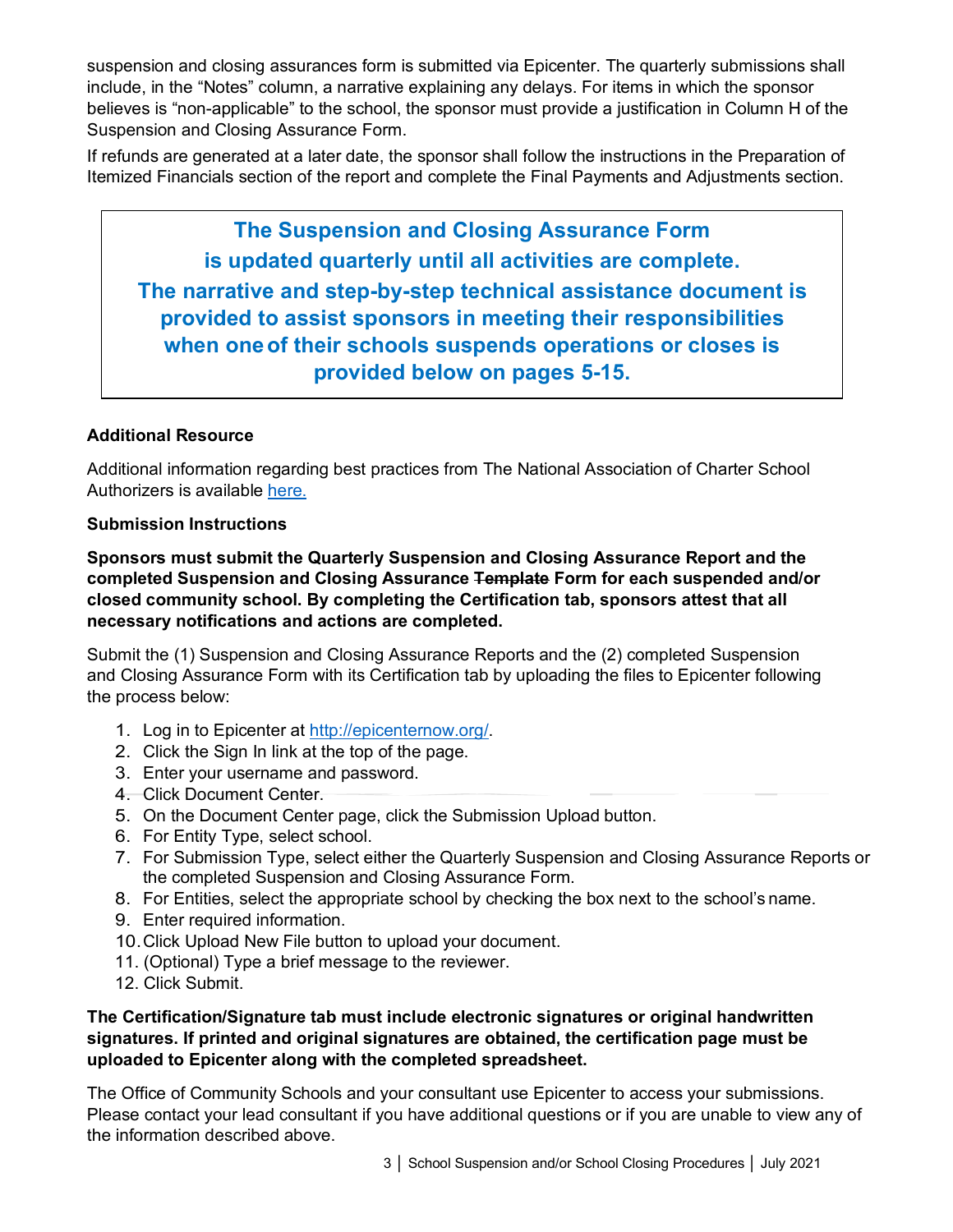## **Records**

Sponsors assure that all school records needed by the Ohio Department of Education, Ohio Auditor of State, U.S. Department of Education, and other interested entities are secured and available as needed during the closeout process. Records generally describe an account in permanent form, preserving knowledge or information about facts, transactions or events maintained and kept for the proper administration of the school, including student, staff, and administrative/financial information. Please note, the following categories and types of records should not be considered as the entire list of documents that might be examined during a suspension or closing procedure. Additional records may be requested during an FTE review or final audit. (Additional information is available in the Department's FTE Review Manual.)

## *Student Records*

Student records include all educational, special education and other documents in the school's possession that relate to a student. Student records include, but are not limited to: documents normally found in permanent record folders that are necessary for reviews and audits; attendance records that detail enrollment and attendance history; grades and grade levels achieved; transcripts, courses completed and grades for each course, particularly for students enrolled in grades 9-12 and for graduates of the school; proof of residency documents that identify a student's home district; FTE Detail reports, with names and SSID numbers that can be used to match names to the FTE Detail report with randomly selected SSIDs obtained by the area coordinator; special education information and folders; and other such information that may be maintained and kept in a student permanent record folder.

Schools must retain copies of all student records necessary to complete the final FTE review and financial audit.

## *Staff Records*

Staff records include but are not limited to: employment agreements or contracts; salary and benefits information; attendance and leave information; employee licenses; Local Professional Development Committee (LPDC) status and record of continuing education; payroll and withholding documents; and other such information that may be maintained in an employee record folder. Staff records at the school do not include records of individuals employed by the operator or contractors.

## *Administrative/Financial Records*

Administrative/financial records include, but are not limited to: lease or rental agreement; deed if property is owned; inventories of furniture and equipment, including purchase price, source of funds for payment, date purchased and property tag number; bank and financial reports, including all financial statements created by the fiscal officer; bank statements and checks; schedule of unpaid debt detailing amount, vendor and date of obligation; invoices, receipts, vouchers and purchase orders that detail expenditures; grant records, including detail of federal and state grant awards and final expenditure reports and contracts; and other such information that may be maintained to serve as the administrative/financial records for the school.

## *Record Retention*

Sponsors shall secure all school records (student, personnel, fiscal, etc.) prior to closing. All such records shall be maintained according to applicable records retention schedules. Records retention is governed by state and federal law and governing authority policy. Additional information regarding state requirements is [here.](https://www.ohiohistory.org/OHC/media/OHC-Media/Learn/Archives-Library%20Documents/School-Retention-Suggested-Schedule.pdf) Federal records retention schedules are [here.](https://www2.ed.gov/notices/records-management/index.html) Additional information is available in the Student Records section of the Suspension and Closing Assurance Template.

## **Community school sponsors are responsible for securing all records prior to closing and maintaining records in accordance with all applicable retention schedules.**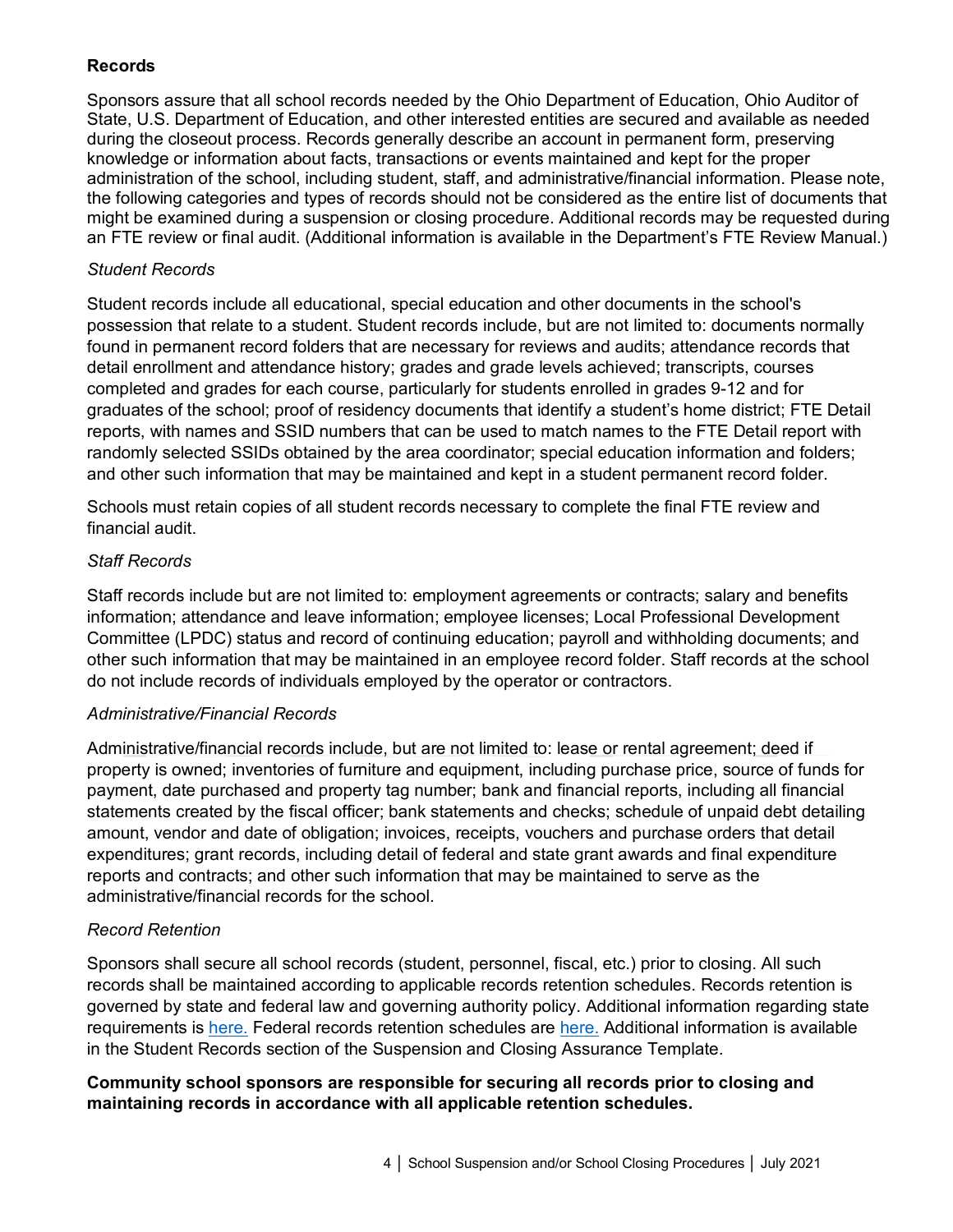Should you have any questions, please contact your lead consultant or the Office of Community Schools at [Community.Schools@education.ohio.gov](mailto:Community.Schools@education.ohio.gov) .

## **Please note:**

- A. For each task, sponsors must indicate whether the task is applicable in column G of the Suspension and Closing Assurance Form. If the task is **not applicable**, the sponsor must provide a justification for that determination in column H.
- B. The initial quarterly suspension and closing assurance report submitted in Epicenter must include an estimated completion date for each task (see column I). Be sure to follow the dates required by law or required by this document. If needed, update the estimated completion dates on future quarterly suspension and closing reports.
- C. Quarterly suspension and closing assurance reports are due in Epicenter on or before July 1, July 15 for newly suspended or closed schools, Oct. 1, Jan. 1 and April 1. As tasks are completed, provide a completion date in Column J.
- D. The quarterly submissions shall include, in the "Notes", column K, a narrative explaining any delays.
- E. Besides the Quarterly Suspension and Closing Assurance Reports and the completed Suspension and Closing Assurance Form with its Certification tab, sponsors should submit separately to Epicenter: (1) the board resolution indicating suspension or closure, and (2) the estimated timeline for suspension and closure.

# **Instructions: Completing All Required Suspension/Closing tasks:**

## **Section A: Initial Notifications**

- **1. Notify the Office of Community Schools (OCS) that the school is being suspended, closed or non-renewed under 3314.07(B) or for other cause, or the school has taken action to initiate closure within required timelines.** 
	- **a.** In the case of a sponsor suspending or terminating a school's operation during the school year, notify OCS that the school is suspending or closing within 24 hours of the action.
	- **b.** In any other case, notify OCS of the action within 10 days.
	- **c.** Submit the community school's board resolution via Epicenter, including the date of suspension or closing within 10 days of the action.
- **2. Notify the Area Coordinator's office to schedule the student enrollment/FTE review.**
	- **a.** Notify area coordinators of the school suspension or closure and schedule the final student enrollment/FTE review within three days of the action.
	- **b.** The school's treasurer/fiscal officer and applicable staff should familiarize themselves with the current FTE manual.
	- **c.** In the case of closure, non-renewal or termination for reasons other than those outlined in 3314.07(B), the sponsor shall request notice of intent with regard to continued operation from the school no later than May 15 and provide the response via Epicenter to the Office of Community Schools within three days of receipt.
- **3. Notify the resident districts of students enrolled in the school, and the Auditor of State's Office of the school being suspended, closed or non-renewed; include the effective date of the suspension or closure.**
	- **a.** Notify the resident districts, for the students currently enrolled.
	- **b.** Notify the Auditor of State's office of the school suspension or closure.
		- 5 │ School Suspension and/or School Closing Procedures │ July 2021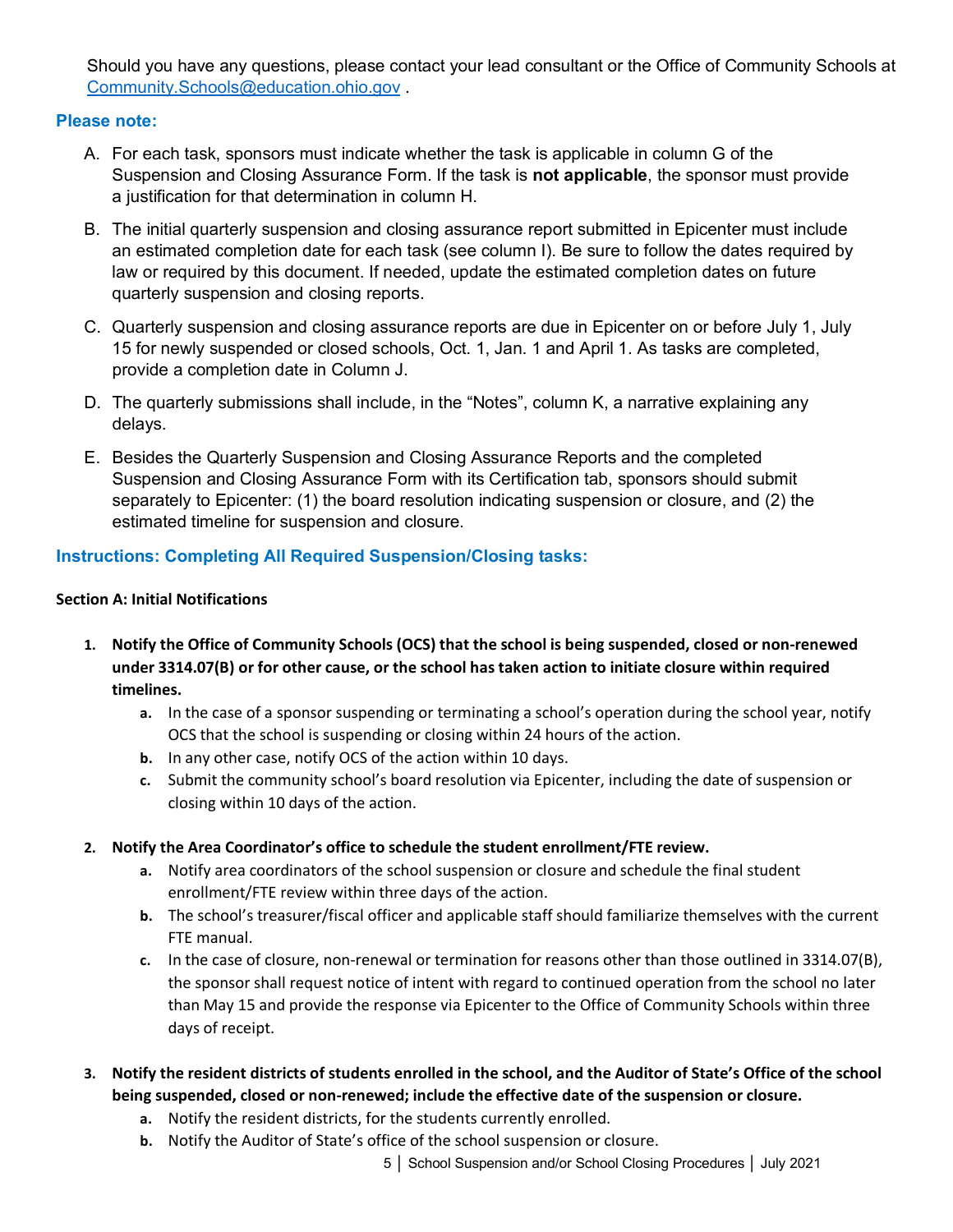## **4. Notify STRS and SERS that the school is being suspended or closed.**

- **a.** Notify the Ohio State Teachers Retirement System and School Employees Retirement System
- **b.** Ensure STRS and SERS contributions are current and request a final reconciliation.
	- i. In the case of mid-year suspension or closure, notify retirement systems within five days of the suspension or closure notice.
	- ii. For any other case, notify retirement systems no later than May 1.

#### **Section B: Timeline of suspension or closure process**

- **1. Provide an estimated timeline of the suspension or closure process that includes all information contained in the suspension and closure procedures.**
	- **a.** Submit via Epicenter a clear and detailed written timeline of the actions and tasks that will take place to ensure the transition of students, staff and the suspension or closing of the schools' business. Submission of the first quarterly suspension and closing assurances template with Column I (Estimated Dates of Completion) filled out can serve as the detailed written timeline required for this action item.
		- i. In the case of mid-year suspension or closure, submit an estimated timeline within 10 days of the suspension or closure.
		- ii. In the case of suspension or closure at the end of the school year, submit an estimated timeline at the time of submittal of the first quarterly suspension and closing assurances report.

#### **Section C: Parent Notification**

#### **1. Notification to parents of community school suspension or closure**

**a.** Notify parents that the school is suspending or closing through a formal letter from the school Governing Authority within 24 hours of action in the case of mid-year suspension or closure; no later than March 1 in the case of nonrenewal under ORC 3314.07(B); and in any other case, notify parents no later than April 15. The letter must include but not be limited to the reason for the suspension or closing of the school, sponsor contact information, options for enrolling in another community school, traditional school or nonpublic schools and contact information.

#### **2. Provide each parent with the location that the child's records are being delivered to.**

**a.** The notification must include, but not be limited to: address and phone number, department and contacts for the resident districts to where the records are being delivered to.

#### **3. Provide each parent with the contact information of the school's sponsor.**

a. The notification must include the contact information of the school's sponsor.

#### **4. Information meeting regarding educational options for students**

- a. Notify parents of an informational meeting, the school will present education options to students for enrolling in another community school, traditional school or nonpublic schools.
- b. Convene parents and/or guardians to discuss the school enrollment process for the regional district. If possible, representatives from the school, sponsor, resident districts, and/or community schools should be present to answer questions primarily of the school choice/enrollment for the next year.

#### **Section D: Staff Notification**

- **1. Notify the teachers and staff that the school is suspended or closing.**
	- a. In the case of a mid-year suspension or closure, notify teachers and staff that the school is suspending or closing through a formal letter from the school Governing Authority within 24 hours of the action. The letter must include but not be limited to the reason for the suspension or closing of the school, and, if applicable the status of appeals or legal action. Additionally, in the case of a mid-year suspension or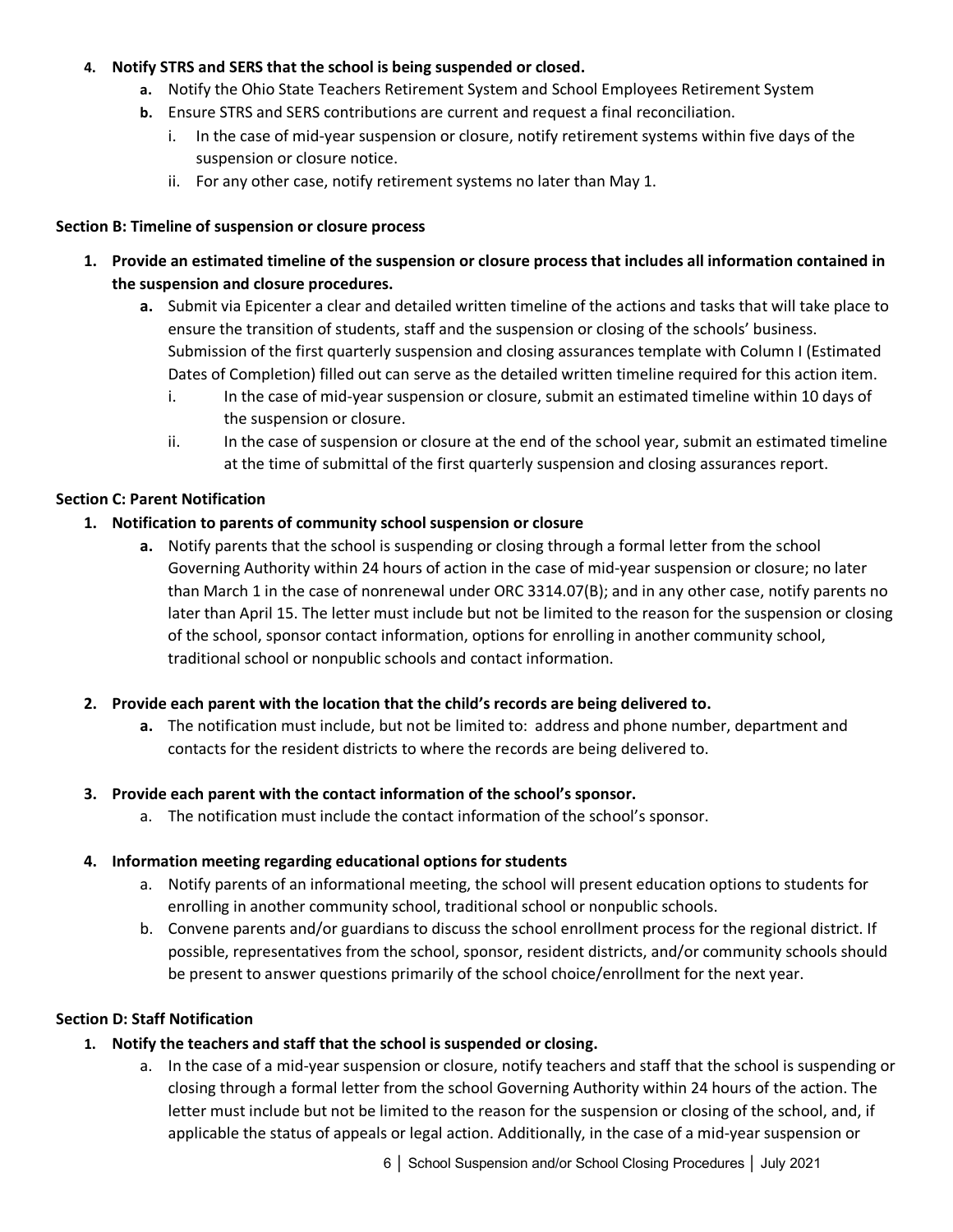closure, provide a second notification to the teachers and staff no later than 7 days after initial notice. The letter must include, 1) plans to assist students in finding new schools; 2) date of last salary check, 3) instructions on filing for unemployment benefits, 4) date of termination of employees' benefits, 5) last day of work, 6) description of any assistance the school will provide to faculty and staff to find new positions, and 7) information on where the suspension or closure plan, procedures and timeline can be found.

- b. In the case of nonrenewal under ORC 3314.07(B), notify teachers and staff that the school is suspending or closing through a formal letter no later than 10 days after action is taken. The letter must include but not be limited to the reason for the closing of the school, and, if applicable the status of appeals or legal action.
	- i. Additionally, in case of nonrenewal under ORC 3314.07 (B), provide a second notification to the teachers and staff no later than April 1 and include items 1-7 (see a/i above).
- c. In the case of nonrenewal for reasons other than ORC 3314.07(B), notify teachers and staff that the school is suspending or closing through a formal letter no later than 10 days after action is taken. The letter must include but not be limited to the reason for the closing of the school and the status of appeals or legal action.
	- i. Also, in case of nonrenewal for reasons other than ORC 3314.07(B), provide a second notification to the teachers and staff no later than May 1 and include items 1-7 (see a/i above).

## **2. Notify teachers and staff that STRS/SERS contributions are current.**

a. Include language in staff letter to ensure staff that the contributions are kept current.

## **3. Clarify COBRA benefits and when medical benefits end.**

- a. In the case of mid-year suspension or closure, school employees shall be notified when benefits will end, when COBRA benefits begin and contact for assistance no later than eight days after action is taken.
- b. In the case of nonrenewal under 3314.07(B) the notification, described in D.3.a., shall take place no later than April 1.
- c. In all other cases, the notification shall take place no later than April 15.

# **4. Notify staff of the obligation to continue instruction through the date of suspension or closure.**

a. Notify teachers and staff that the school is suspending or closing through a formal letter from the school Governing Authority within 24 hours of the action. The letter must reiterate their obligation to continue instruction through the date of suspension or closure.

## **5. Ensure each faculty member's LPDC information is current and available to the teacher.**

- a. Provide each faculty member, in the case of a mid-year suspension or closure, with documentation that their LPDC information is current within five days of the action.
	- i. In the case of nonrenewal under 3314.07(B), notify the faculty no later than April 1.
	- ii. In all other cases, notify the teachers no later than April 15.

## **6. Provide sponsor contact information to all staff.**

a. See item D1 above and include in the letter to teachers and staff must the sponsor contact information.

## **7. Ensure all Resident Educator program documentation is current and available to affected teachers**

a. In the case of mid-year suspension or closure provide each Resident Educator with documentation that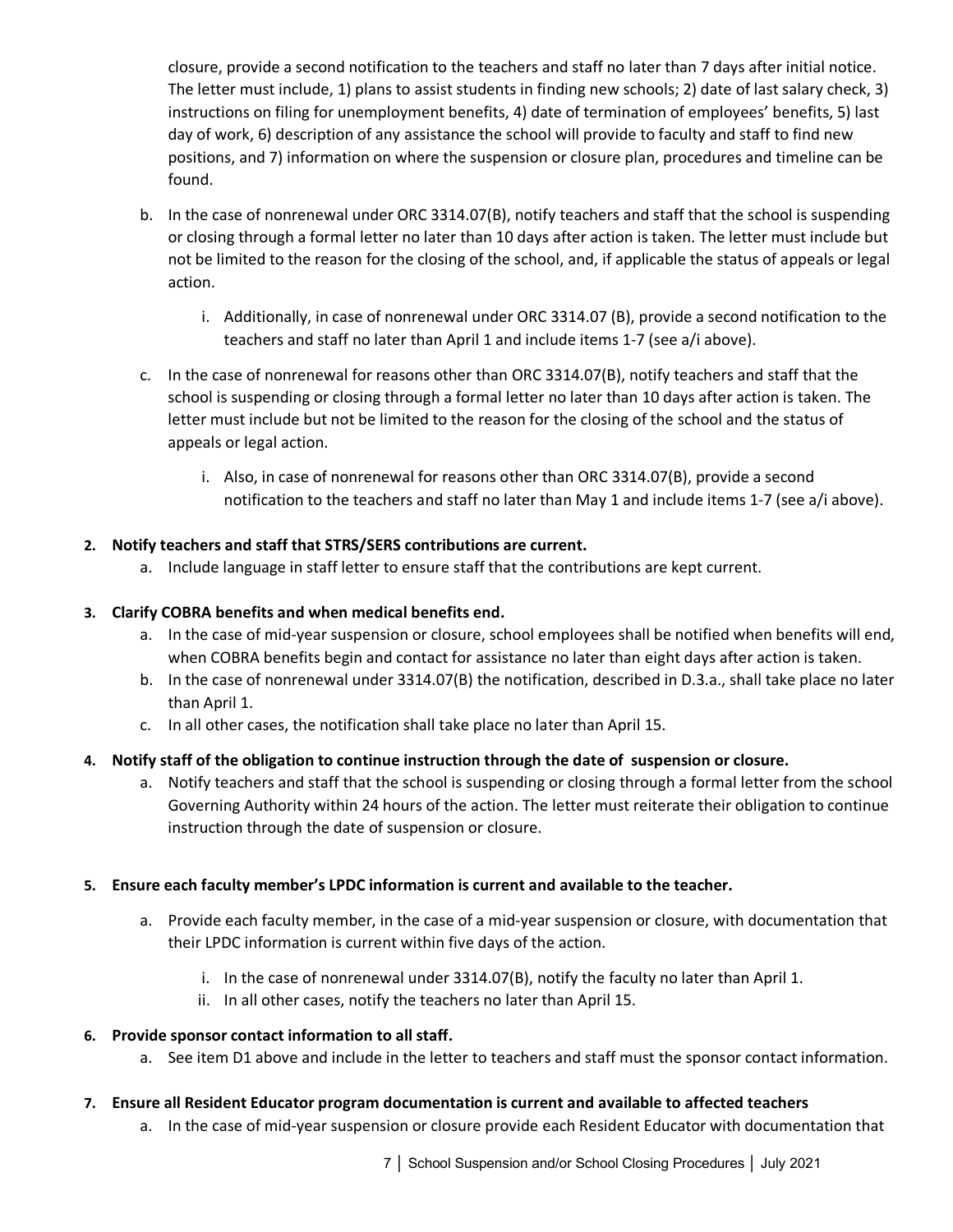their Resident Educator program information is current within 5 days of action.

- i. In the case of non-renewal under 3314.07(B), provide documentation no later than April 1.
- ii. In all other cases, ensure the resident education program documentation is current no later April 15.

## **Section E: Secure all school records, property and assets.**

- **1. Take control of and secure all school records, property, and assets immediately when the school is suspended or closed.**
	- a. In the case of mid-year suspension or closure, secure all records (student, administrative/financial, staff), property, and assets within 24 hours of notice of suspension or closure.
	- b. If the building's landlord seizes the facility and its contents, or when a governing authority reneges on its obligations or other unforeseen circumstances, legal action may be necessary. The sponsor must share any such circumstance with the sponsor's OCS assigned consultant as quickly as possible.
	- c. In the case of suspension or closure at the end of the school year, begin securing all records and assets immediately under the oversight of the sponsor.
		- i. The sponsor should review the status of all records and assets no later than May 1 prior to suspension or closure.
		- ii.*As a best practice, sponsors are advised to periodically review records of graduates, including lists and transcripts to ensure the school can deliver records as required by statute*

## **Section F: Student Records**

Student records include but are not limited to: documents normally found in permanent record folders that are necessary for these reviews and audits, include attendance records that detail enrollment and attendance history; grades and grade levels achieved; transcripts, particularly for students enrolled in grades 9-12 and for graduates of the school; proof of residency documents that identify a student's home district; two reports, one with names and SSID numbers, and one with SSID numbers only; special education folders; and other such information that may be maintained and kept in a student permanent record folder.

## **1. Ensure student records are in order and transcript materials can be provided immediately**

- **a.** Organize records by grade level and district of residence.
- **b.** Student names and SSID must be clearly displayed.
- **c.** Prepare to deliver all students records to students' districts of residence within seven days of suspension or closure.
	- *i. As a best practice, sponsors are advised to periodically review records of graduates, including lists and transcripts to ensure the school can deliver records as required by statute.*

## **2. Scan or make a copy of all CURRENTLY enrolled student's records and provide a listing by residential district.**

- **a.** Maintain a list in alphabetical order of the currently enrolled students by residential district.
- b. Scan or make a copy of each currently enrolled student's records.
- c. Scan or make a copy of each student's record, by residential district, in alphabetical order.
- d. The community school shall maintain copies of records necessary to conduct the FTE review and final Auditor of State audit.

# **3. Organize all withdrawn student files by district**

- **a.** Maintain a list of all withdrawn students, in alphabetical order, by residential district.
- **b.** Provide each withdrawn student's records, by residential district, in alphabetical order, to the residential district within seven days of suspension or closure.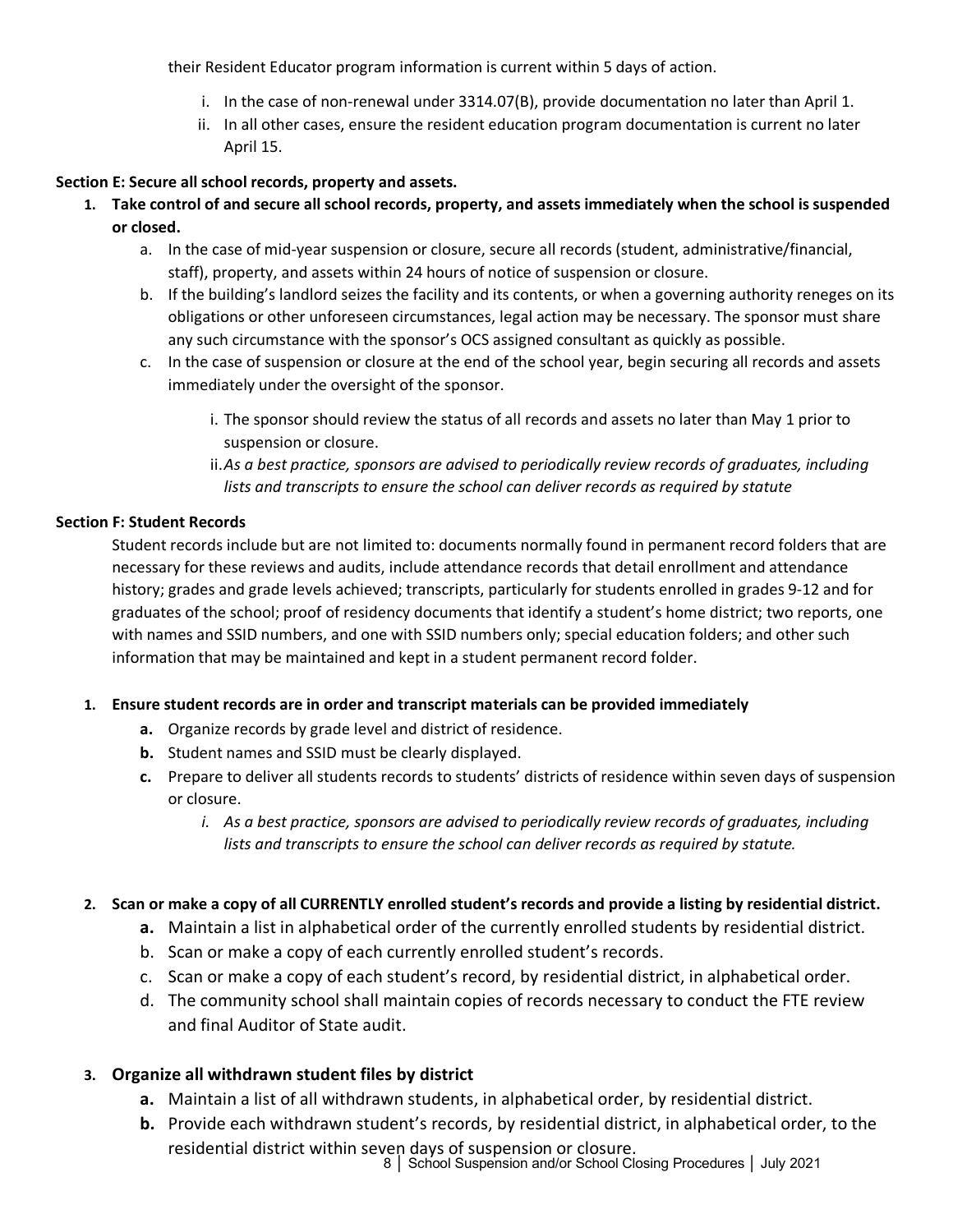## **4. Organize all SPED files by district (separate from cumulative files)**

- **a.** Maintain a list of all SPED student files, in alphabetical order, by residential district.
- **b.** Provide each SPED student's records, by residential district, in alphabetical order, to the residential district within seven days of suspension or closure.
- **5. If the school has graduated students, compile a list of the names and dates of all graduates and provide digital or hard copies of transcripts** 
	- a. Maintain a list (name and SSID) of all graduated students, in alphabetical order, by residential district.
	- **b.** Provide each graduated student's transcript, in alphabetical order by residential district, to each residential district within seven days of suspension or closure.
		- *i. As a best practice, sponsors are advised to periodically review records of graduates, including lists and transcripts to ensure the school can deliver records as required by statute.*
- **6. Have all available IEP, enrollment and attendance records available for the completion of the FTE closure review.**
	- **a.** In the case of mid-year suspension or closure, records should be available for review no later than seven days of suspension or closure.
	- **b.** In the case of suspension or closure at the conclusion of the school year, schools should be prepared for an FTE review within seven days of the last day of instruction.
		- *i. As a best practice, sponsors are recommended to review FTE review requirements with their schools annually and periodically check the condition of records necessary to complete FTE reviews.*
- **7. If possible, ODE will complete student enrollment/FTE review within seven (7) days of closure or suspension and prior to student records being delivered to resident districts.**
- **8. Deliver the original cumulative student records of all current, withdrawn (withdrawn during the current school year and not already delivered to the students new school), and graduates to each student's district of residence (with printed list of included students) within seven (7) business days of the school's suspension or closure and obtain a signed delivery receipt.**
	- a. Provide the district of residence with a printed list of all student records they are receiving.
	- b. Records must be boxed in alphabetical order.
	- c. Place a printed list of the student records on the outside of each box of records.
	- d. Obtain a signed delivery receipt from the residential district with the printed name and signature of the person receiving the records.
	- e. Provide the sponsor with updated list indicating the delivery information within 24 hours of delivery.
		- i. This list must include delivery verification receipts, names of individuals receiving the records, the signatures of said individuals and the date of receipt where student records were delivered.
- **9. Deliver the original SPED student records to each student's district of residence (with printed list of included students) and obtain signed delivery receipt.**
	- a. Provide the district of residence with a printed list, in alphabetical order, of all SPED student records they are receiving.
	- **b.** Records must be boxed in alphabetical order.
	- **c.** Place a printed list of the SPED student records inside of each box to ensure student confidentiality.<br>9 | School Suspension and/or School Closing Procedures | July 2021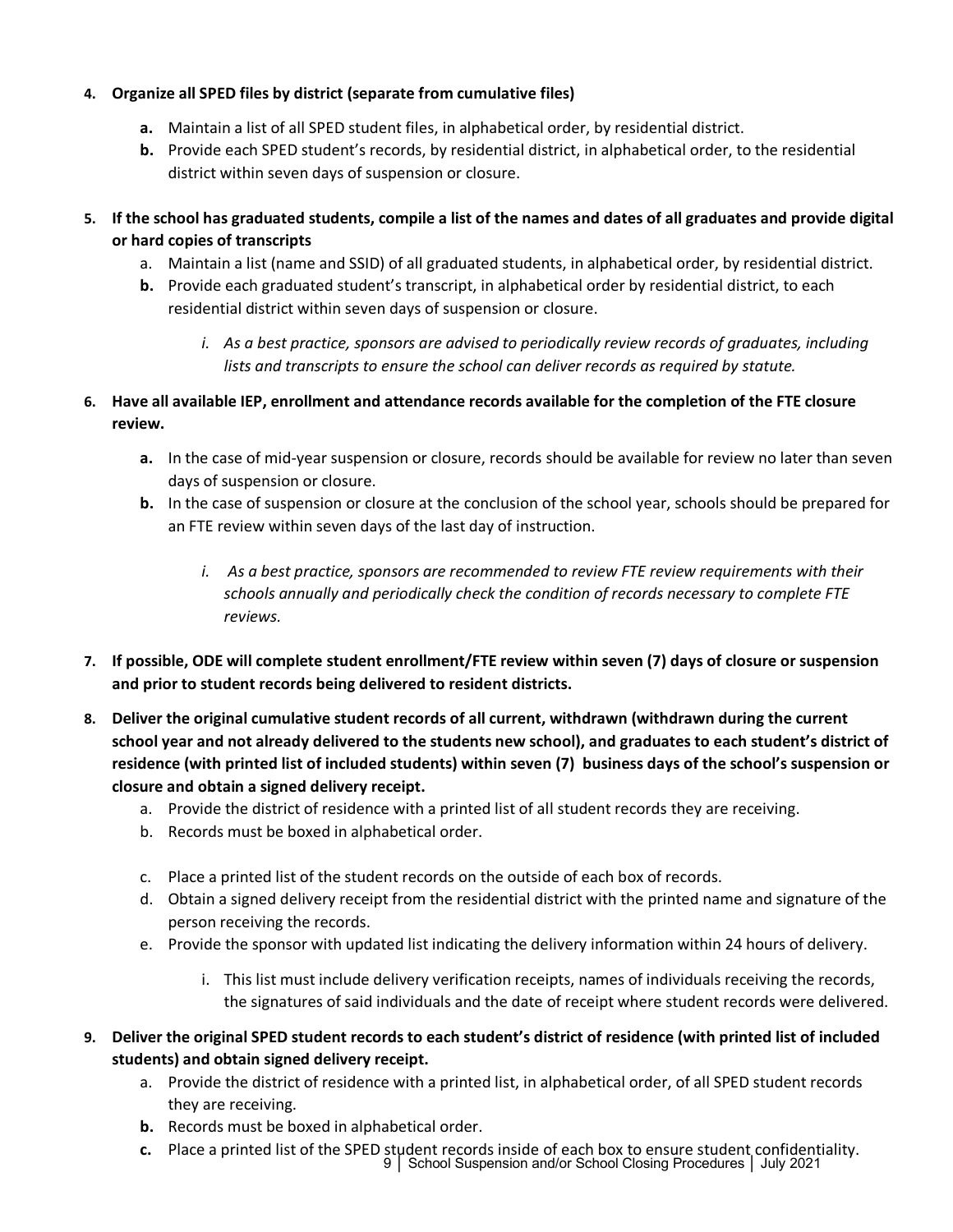- d. Obtain a signed delivery receipt from the residential district with the printed name and signature of the person receiving the records.
- e. Provide the sponsor with updated list indicating the delivery information within 24 hours of delivery.
	- i. This list must include delivery verification receipts, names of individuals receiving the records, the signatures of said individuals and the date of receipt where student records were delivered.

## **10. Deliver the student records of all withdrawn and graduates to each student's district of residence (with printed list of included students) and obtain signed delivery receipt.**

- a. Provide the district of residence with a printed list of all student records they are receiving.
- b. Records must be boxed in alphabetical order.
- **c.** Place a printed list of the student records on the outside of each box of records.
- d. Obtain a signed delivery receipt from the residential district with the printed name, signature of the person receiving the records.
- e. Provide the sponsor with updated list indicating the delivery information within 24 hours of delivery.
	- i. This list must include delivery verification receipts, names of individuals receiving the records, the signatures of said individuals and the date of receipt where student records were delivered.

## **Section G: Financial Review and Notifications includes completing a review of the financial records within seven days of notice of suspension or closure.**

- 1. **Compile List of Creditors and Debtors.**
	- a. Compile a listing of Creditors. The list may include, but not be limited to, the following categories:
		- i. Contractors to whom the school owes payment.
		- ii. Lenders
		- iii. Mortgage holders
		- iv. Bond holders
		- v. Equipment suppliers
		- vi. Secured and unsecured creditors
		- vii. Persons or organizations who owe the school fees or credits.
		- viii. Lessees or sub-lessees of the school
		- ix. Any person or organization holding property of the school.
	- b. Compile a listing of all debtors. That list may include, but not be limited
		- to, the categories listed above under Creditors.

## 2. **Notification to all Creditors**

- a. Solicit from each creditor a final accounting of the school's accrued and unpaid debt
	- i. Compare the figures provided with the school's calculation of the debt and reconcile.
	- ii. Where possible, negotiate a settlement of debts consummated by a settlement agreement reflecting satisfaction and release of the existing obligations.
	- iii. Schools having elected 'reimbursing' status for unemployment insurance must contact the Ohio Department of Job and Family Services, Office of Unemployment Insurance Operations to determine unemployment insurance liability.

## 3. **Notification to all Debtors**

- a. Contact all debtors and request payment.
	- i. If collection efforts are unsuccessful, consider turning the debt over to a commercial debt collection agency.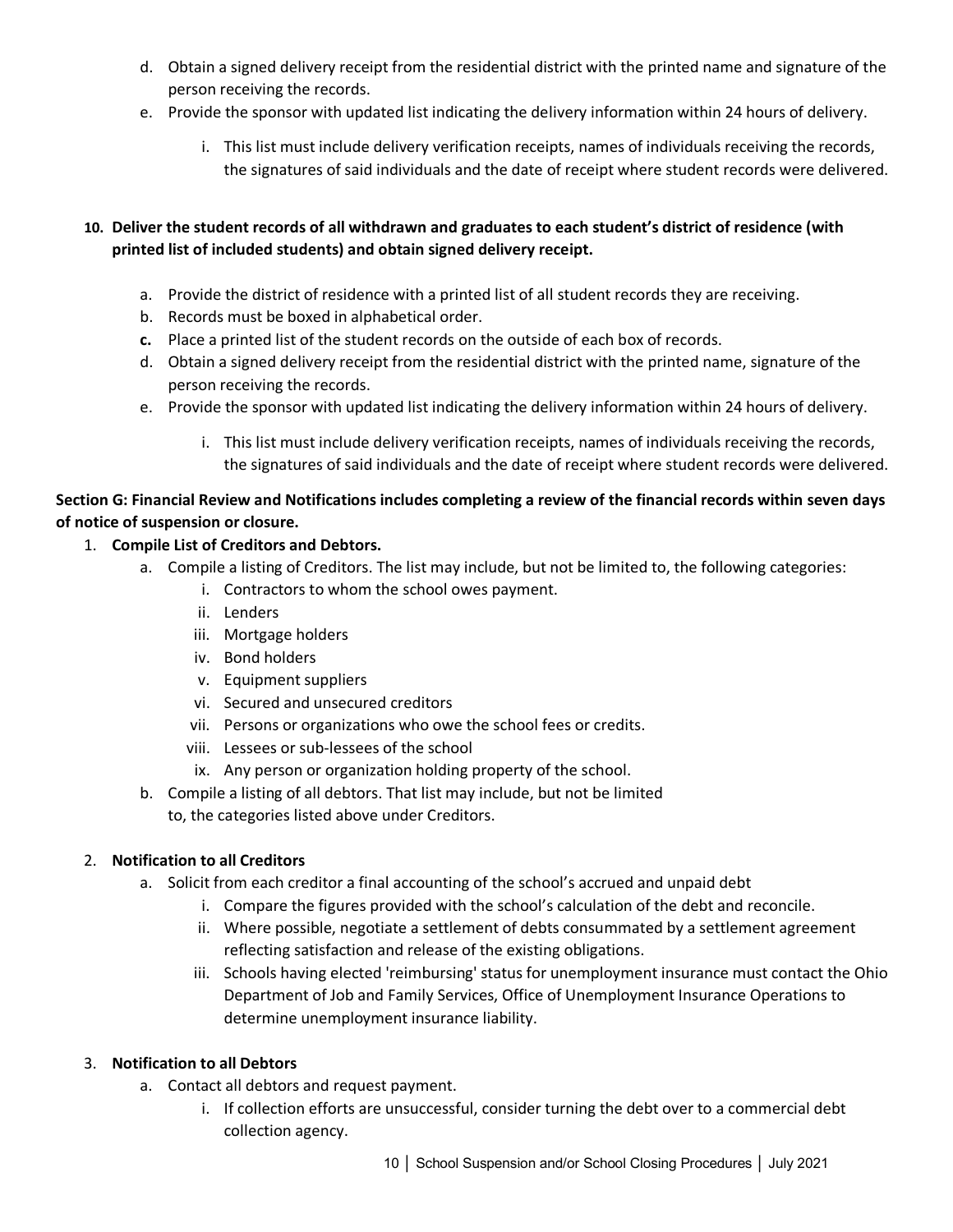ii. All records regarding such collection or disputes by debtors regarding amounts owed must be retained.

## 4. **Notification to vendors and termination of contracts**

- a. Notify utilities, insurance, landlord, banks, bond holders, contractors, etc., of potential default date and when last payment will likely occur.
- b. Notify all contractors of school closure and cessation of operations.
- c. Retain records of past contracts and payments with proof that they were paid in full.
- d. Terminate contracts for goods and services as of the last date such goods or services will be needed.
- e. Instruct contractors to remove any contractor property from the school by a certain date (e.g.., copying machines, water coolers, other rented property).
- f. Maintain telephone, gas, electric, water, insurance and directors and officer's liability insurance long enough to cover the time required for all necessary closure procedures to be complete.

## 5. **Review of budget and cash balances to ensure funds through closure process.**

- a. Review budget and current-year expenditures to date to ensure that funds are enough to operate the school through the end of the school year, if applicable.
- b. Emphasize the legal requirement to limit expenditures to only those in the approved budget, while delaying approved expenditures that might no longer be necessary until a revised budget is approved.
- c. Acknowledge that there are unique expenditures associated with school closure and that the parties will meet to identify these expenditures and funding sources.
- d. Ensure that the school continues to collect revenues included in the school's budget, if applicable.
- e. Make revisions that closure and associated expenses while prioritizing continuity of instruction. The revised budget should include funding to ensure the school's treasurer is engaged to complete the closure process.

## 6. **Terminate Operator (EMO/CMO) Agreement**

- a. Review the operator agreement and take steps needed to terminate the agreement at the end of the school year or when the charter contract expires. Actions include:
	- i. The operator should be asked for a final invoice and accounting, including an accounting of any retained school funds and the status of grant funds.
	- ii. The school and the operator should agree upon how the company will continue to provide educational services until the last day of instruction.
	- iii. The school and the operator agree when other services including business services will end.

# 7. **Notify all funding sources, charitable contributors, grants, etc.**

## 8. **Final Reporting of all EMIS items (staff, student, and fiscal)**

a. The community school governing authority's designees (school administration, treasurer, fiscal officer, etc.) must report all necessary information regarding students, staff, financials, etc., in EMIS. Please check the EMIS Manual and reporting schedule for details.

## 9. **Preparation of year-end financial statements**

a. The community school governing authority's treasurer or fiscal officer, or the sponsor in the absence of the governing authority, must review and prepare the itemized financials (subject to revision based on Auditor of State's final audit) to include year-end financial statements, notes to the financial statements and federal awards, if applicable. These financials should include the following items: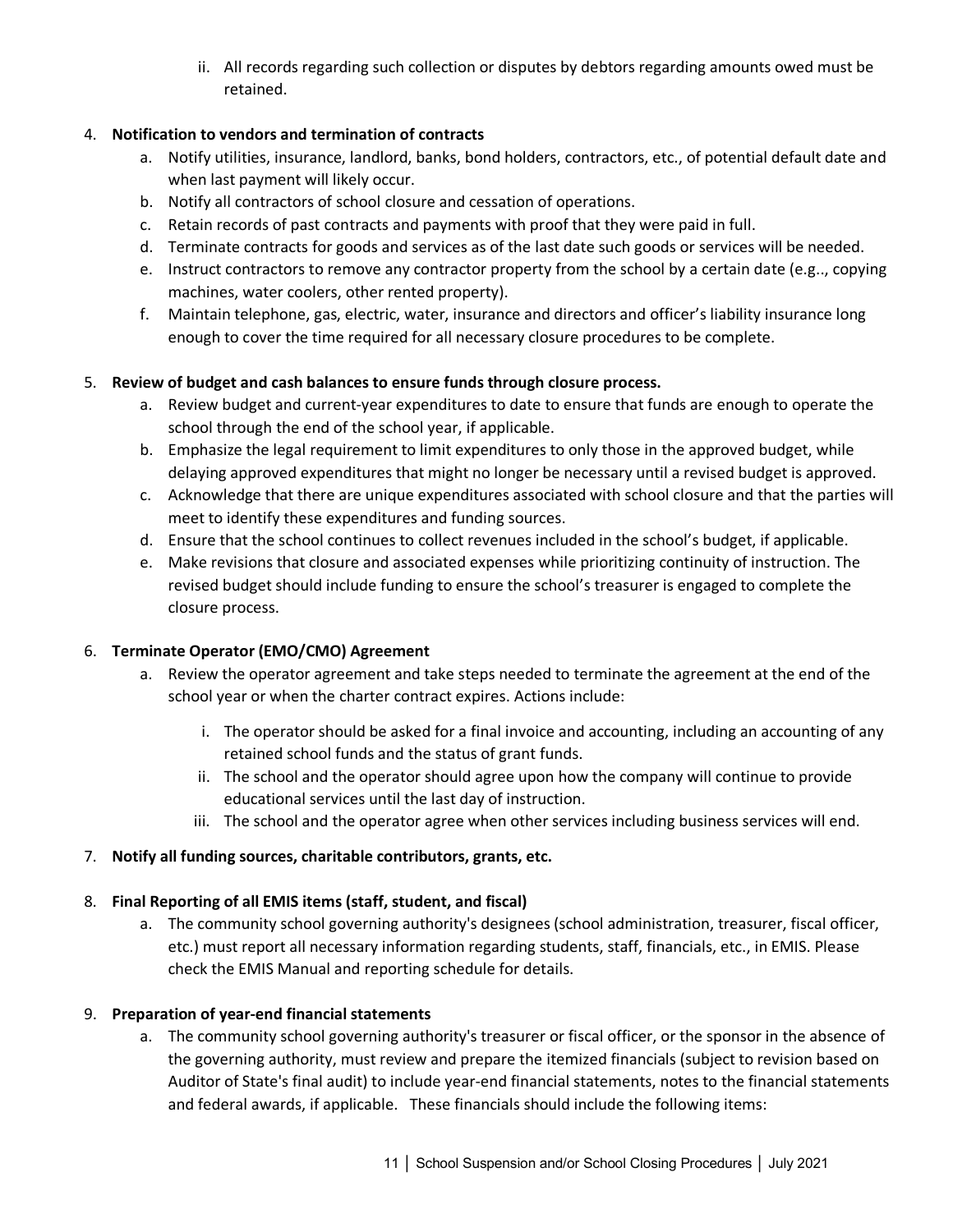- i. Cash analysis (taking the previous month's recap and reconciliation of bank accounts to books) for determination of the cash balance as of the closing date.
- ii. List of investments in paper (hard copy) format.
- iii. List of all payables and indicate when a check to pay the liability clears the bank.
- iv. List of all unused checks (collect and void all unused checks).
- v. List of any petty cash.
- vi. List of bank accounts, closing the accounts once all transactions are cleared.
- vii. List of all payroll reports including taxes, retirement, or adjustments on employee contract.
- viii. Lists of all accounts receivable.
- ix. List of assets and their disposition.

## 10. **Establish approved order of Vendors to be Paid.**

- a. The community school governing authority's treasurer or fiscal officer, or the sponsor in the absence of the governing authority, must utilize only state dollars, auction proceeds, and any other non-federal dollars to pay creditors in the following order:
	- i. Retirement funds of employees of the schools, such as 401Ks.
	- ii. STRS/SERS retirement systems teachers and staff.
	- iii. Teachers and staff salaries.
	- iv. Unemployment insurance, if applicable.
	- v. Private creditors or those entities that have secured a judgment against the school, including audit preparation and audit costs.
	- vi. Any remaining funds are to be paid to the Department of Education.

## **Section H: Disposition of Assets**

## 1. **Establish a comprehensive Asset listing for the school by fund**

- a. The community school governing authority's treasurer or fiscal officer or the sponsor in the absence of the governing authority must establish a check off list of assets including all inventory with proper USAS codes, state codes, and the price of each item and identify the source of funds; in the case of donated items follow the accounting guidance.
	- *i. NOTE: ORC 3314.0210, effective 02/01/2016, states when an operator or management company purchases furniture, computers, software, equipment or other personal property for use in the operation of a community school under this chapter with state funds that were paid to the operator or management company by the community school as payment for services rendered, such property is property of that school and is not property of the operator or management company. When a community school permanently closes and ceases its operation as a community school, any property that was acquired by the operator or management company of the school in the manner described in this section shall be distributed in accordance with division (E) of section 3314.015 and section 3314.074 of the Revised Code.*

## 2. **Separate Identification of Federal assets valued over \$5,000**

a. Unless otherwise described below for the Public Charter Schools Program and the National School Lunch Program, all items purchased with federal funds may be sold at auction. However, for any item with a value of \$5,000 or higher, the item must be labeled on the disposition of assets record as having been purchased with federal dollars, along with the purchaser information (name of school or organization and contact).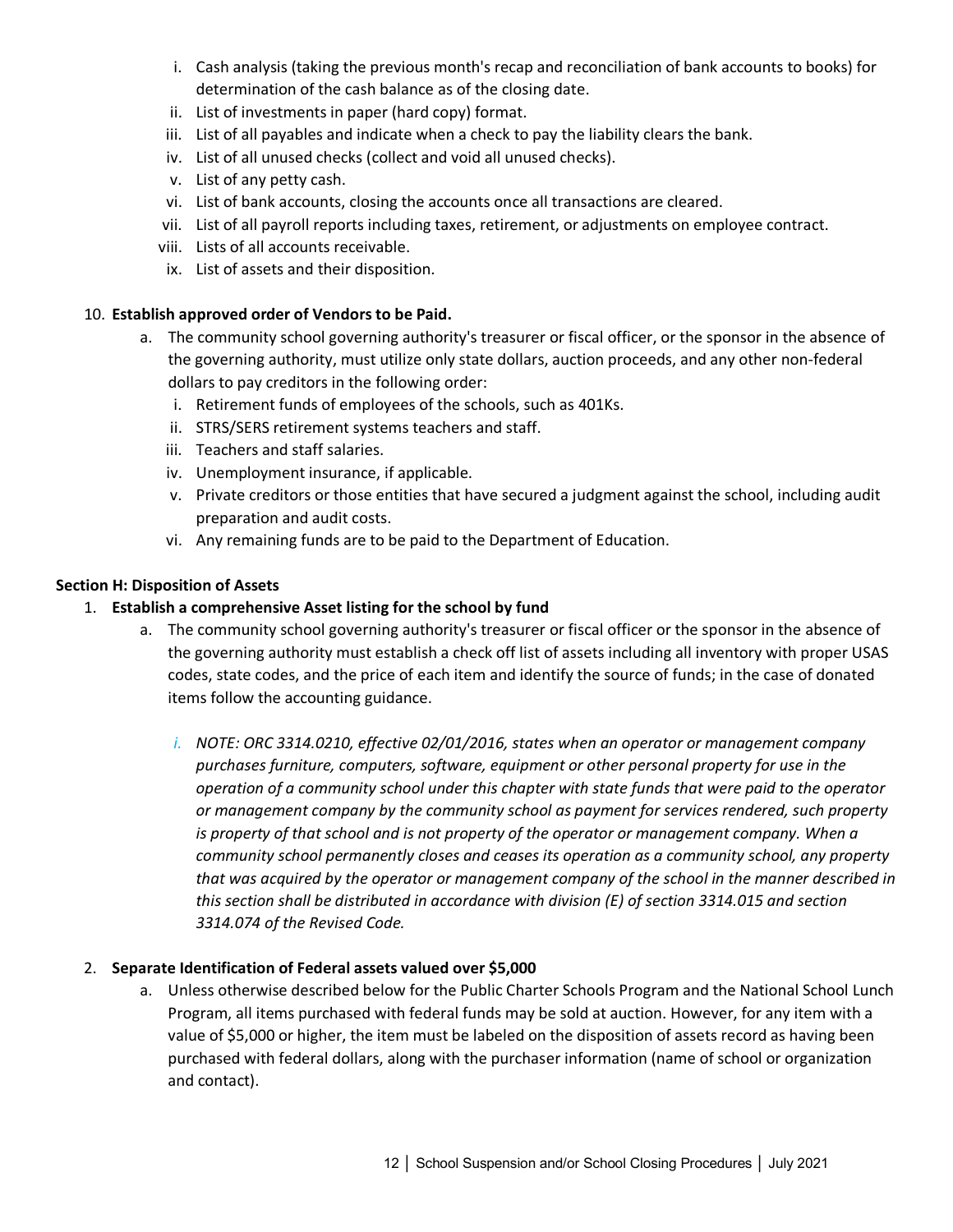## 3. **Separate identification of Federal assets purchased with PCSP funds**

- a. The following are the responsibility of the community school governing authority's treasurer or fiscal officer or the sponsor in the absence of the governing authority.
	- i. Public Charter School Program assets must first be offered to other community schools with requisite board resolutions consistent with the purpose of the Public Charter School Program. If there are no takers, then an auction sale must be held to dispose of the assets along with the state-funded assets.
	- ii. After the above steps have been taken, any remaining assets may be offered to any publicschool district with documented board resolutions by the community school and the accepting district.
	- iii. Provide the Office of Community Schools with a written report of the property and, if available, a bill of sale. Completion within 30 days of closure.

# 4. **Separate identification of Federal assets purchased with NSLP funds.**

- a. The community school governing authority's treasurer or fiscal officer, or sponsor in the absence of the governing authority, is responsible for contacting the Office of Child Nutrition.
	- i. Cafeteria equipment purchased with funds from the National School Lunch Program can only be liquidated through written guidance issued by the Office for Child Nutrition. Contact the Office for Child Nutrition prior to proceeding with any liquidation of equipment. Liquidation should be completed within 30 days of closure.

## 5. **Establish Fair Market Value**

- a. The community school governing authority's treasurer or fiscal officer, or sponsor in the absence of the governing authority, must establish the fair market (initial and amortized) value following generally accepted business rules in a transparent manner. The Uniform Commercial Code offers guidelines for liquidating assets in a commercially reasonable manner for all state-purchased assets and federally purchased assets that have a value of less than \$5,000 (ORC 1309.627).
	- i. *Note: Essentially, the price should be at the current price in any recognized market at the time of disposition or otherwise consistent with reasonable practices among dealers in the type of property subject to disposition. The school's governing authority's capital assets policy also*
	- ii. *should be followed. If an asset has no market value and the school is planning to dispose of the asset at a public auction, the school should still place a minimal value on the item.*
	- iii. As a best practice, sponsors are advised to periodically review schedule of assets and accompanying value to ensure that records are up to date.
- b. In the case of a mid-year suspension or closure, the treasurer should complete the necessary review within seven days (7) of notice. In the case of closure at the conclusion of the school year, review should occur no later than May 1 prior to closure.

# 6. **Designation of Individual with legal authority for payment processing**

a. The community school governing authority's treasurer or fiscal officer, or sponsor in the absence of the governing authority, must identify staff who will have legal authority for payment processes (checks, cash, credit cards, etc.) and make designation within seven days following notice of suspension/closure.

# 7. **Board approved Disposition plan for assets**

a. The community school governing authority's treasurer or fiscal officer, or sponsor in the absence of the governing authority, must establish a disposition plan for all remaining assets. Disposition of remaining assets should be completed within 14 days of closure.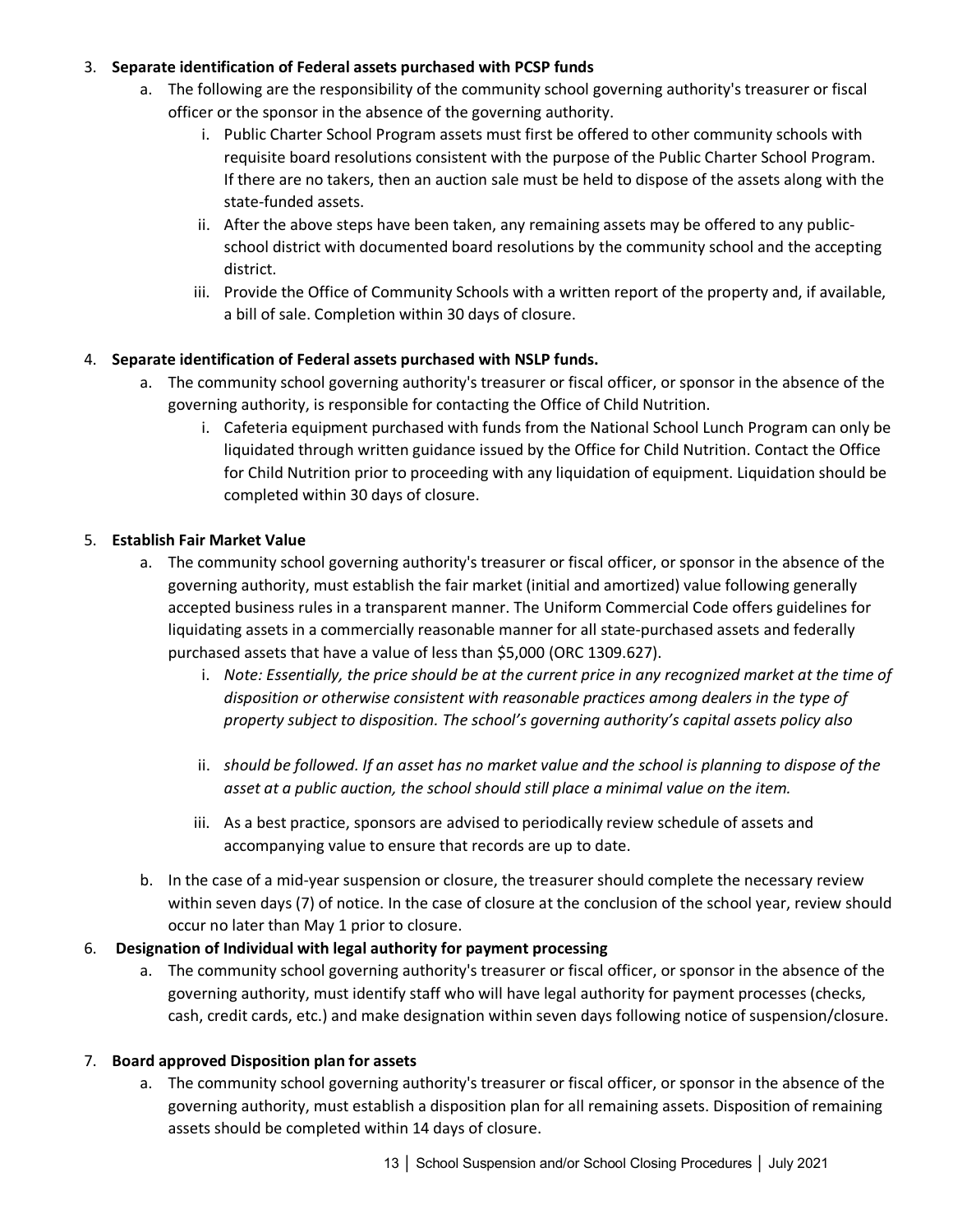#### 8. **Notification of Public Auction**

a. The community school governing authority's treasurer or fiscal officer, or sponsor in the absence of the governing authority, must notify the Office of Community Schools and then the public media (print, media, radio) of the date, time, and location of the asset and/or property disposition auction. Notification shall take place within 30 days' notice of suspension or closure.

### 9. **Board resolution for assets transferred to another public school at no cost.**

a. The community school governing authority's treasurer or fiscal officer, or the sponsor in the absence of the governing authority, must provide board resolutions and minutes of any assets transferred at no cost to another school. In the case of a mid-year closure, a plan for disposition of assets shall be completed within 14 days of notice or closure.

#### 10. **Identify any Ohio Facilities Construction Commission guarantees**

a. Contact the Ohio Facilities Construction Commission within seven days of notice of suspension or closure.

#### 11. **Notify the Ohio Facilities Construction Commission of the closure**

a. Contact the Ohio Facilities Construction Commission within seven days of notice of suspension or closure.

#### 12. **Offer assets acquired from public districts back to district at Fair Market Value**

a. Consistent with ORC Section 3314.051, the community school governing authority's treasurer or fiscal officer, or sponsor in the absence of the governing authority, shall offer real property acquired from a public-school district to that school district's board first at fair market value. If the district board does not accept the offer within 60 days, dispose of the property in another lawful manner.

#### 13. **Prepare documentation on the sale of assets.**

a. The community school governing authority's treasurer or fiscal officer, or sponsor in the absence of the governing authority, must track the sale of items in addition to establishing a fair market value for each item and have supporting board resolutions for donation of items to another community, other public school, or nonprofit entity.

## **Section I: Final Payments and Adjustments**

#### 1. **Final Payments to All Vendors**

a. Determine if any portion of any funds or adjustments can be applied to satisfy any remaining debt; payables (any money owed to another).

## 2. **Completion of Final Audit**

a. Submission of the final audit report as presented by the Ohio Auditor of State's Office.

## 3. **Send Remaining Funds to ODE**

a. Send all the remaining portion of funds to the Ohio Department of Education, Office of Budget and School Funding for final disposition.

## 4. **Close all Bank Accounts.**

- a. Treasurer shall direct all bank accounts to be formally closed.
	- i. Remaining checks shall be destroyed.
		- 14 | School Suspension and/or School Closing Procedures | July 2021